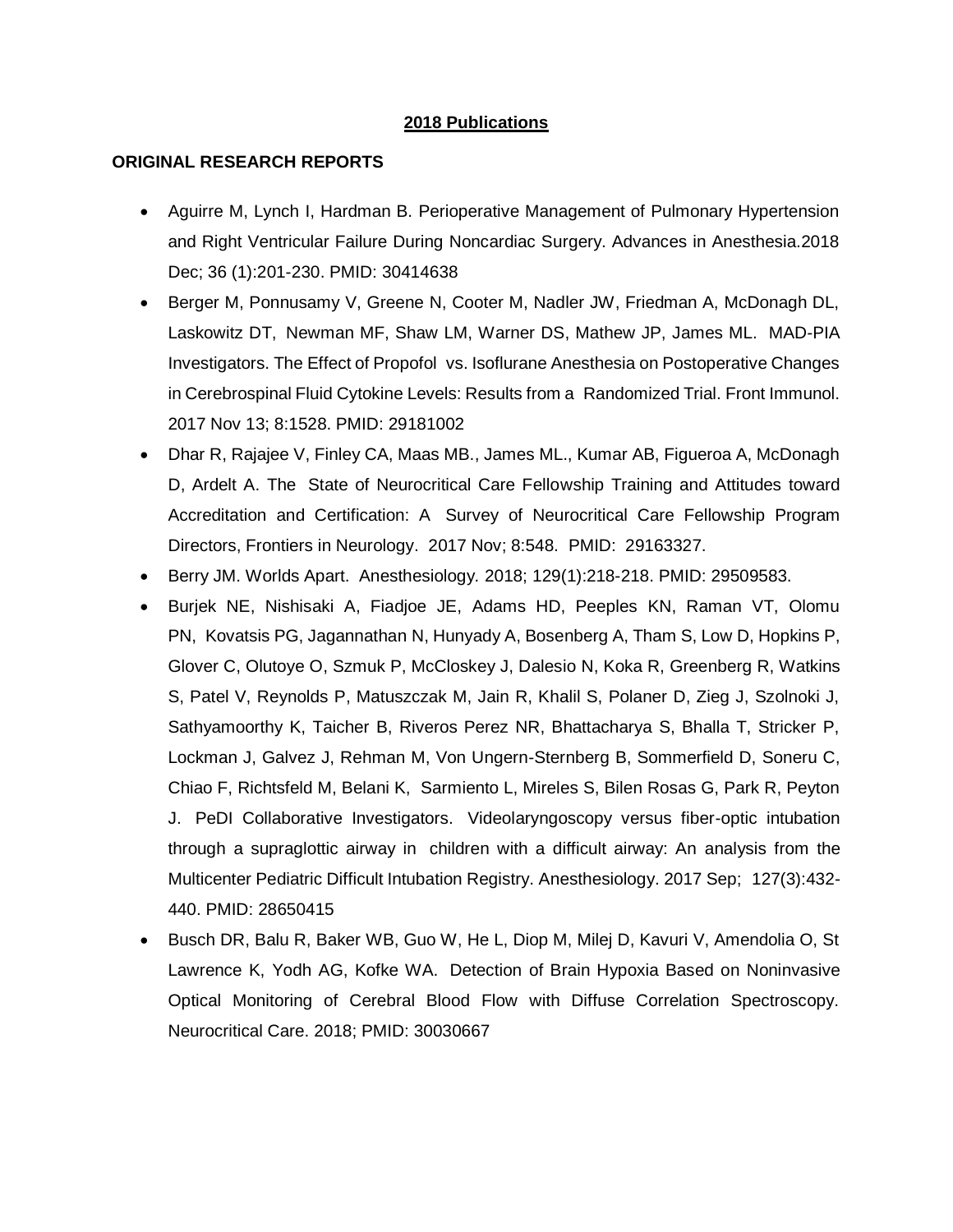- Busch DR, Davis J, Kogler A, Galler RM, Parthasarathy AB, Yodh AG, Floyd TF. Laser safety in fiber-optic monitoring of spinal cord hemodynamics: a preclinical evaluation. Journal of Biomedical Optics. 2018; 23(6):1-9.
- Cheruku S, Boud TJ, Kulkarni N, Lynch IP. Demystifying the EP Laboratory: Anesthetic Considerations for Electrophysiology Procedures. *International anesthesiology clinics*. 2018;56:98-119. PMID: 30204610
- Disma N, Withington D, McCann ME, Hunt RW, Arnup SJ, Izzo F, de Graaff JC, Mattioli G, Morton N, Frawley G, Davidson A, Lynn A, Szmuk P, Thomas JJ, Ragg P, Pini Prato A; GAS Consortium. Surgical practice and outcome in 711 neonates and infants undergoing hernia repair in a large multicenter RCT: Secondary results from the GAS Study. J Pediatr Surg. 2018 Sep;53(9):1643-1650. PMID: 29602555
- Efune PN, Minhajuddin A, Szmuk P. Incidence and factors contributing to postdischarge nausea and vomiting in pediatric ambulatory surgical cases. Paediatr Anaesth. 2018 Mar; 28(3):257-263. PMID: 29436139
- Efune G, Wang C, Mandell S. Perioperative Assessment and Intraoperative Core Concepts in the Complex Kidney Patient. Current Transplant Reports. 2018 Aug; 5 (3):264-272
- Fernandez AM, Reddy SK, Gordish-Dressman H, Muldowney BL, Martinez JL, Chiao F, Stricker PA, Abruzzese C, Apuya J, Beethe A, Benzon H, Binstock W, Brzenski A, Budac S, Busso V, Chhabada S, Cladis F, Claypool D, Collins M, Dabek R, Dalesio N, Falcon R, Fernandez P, Fiadjoe J, Gangadharan M, Gentry K, Glover C, Goobie SM, Gosman A, Grap S, Gries H, Griffin A, Haberkern C, Hajduk J, Hall R, Hansen J, Hetmaniuk M, Hsieh V, Huang H, Ingelmo P, Ivanova I, Jain R, Kars M, Kowalczyk-Derderian C, Kugler J, Labovsky K, Lakheeram I, Lee A, Martinez JL, Masel B, Medellin E, Meier P, Mitzel Levy H, Muhly WT, Nelson J, Nicholson J, Nguyen KP, Nguyen T, Olutuye O, Owens-Stubblefield M, Ramesh Parekh U, Petersen T, Pohl V, Post J, Poteet-Schwartz K, Prozesky J, Reid R, Ricketts K, Rubens D, Ryan L, Skitt R, Soneru C, Spitznagel R, Singh D, Singhal NR, Sorial E, Staudt S, Stubbeman B, Sung W, Syed T, Szmuk P, Taicher BM, Thompson D, Tretault L, Ungar-Kastner G, Watts R, Wieser J, Wong K, Zamora AL; Pediatric Craniofacial Collaborative Group. Perioperative Outcomes and Surgical Case Volume in Pediatric Complex Cranial Vault Reconstruction: A Multicenter Observational Study From the Pediatric Craniofacial Collaborative Group. Anesth Analg. 2018 Sep 12. PMID: 30222655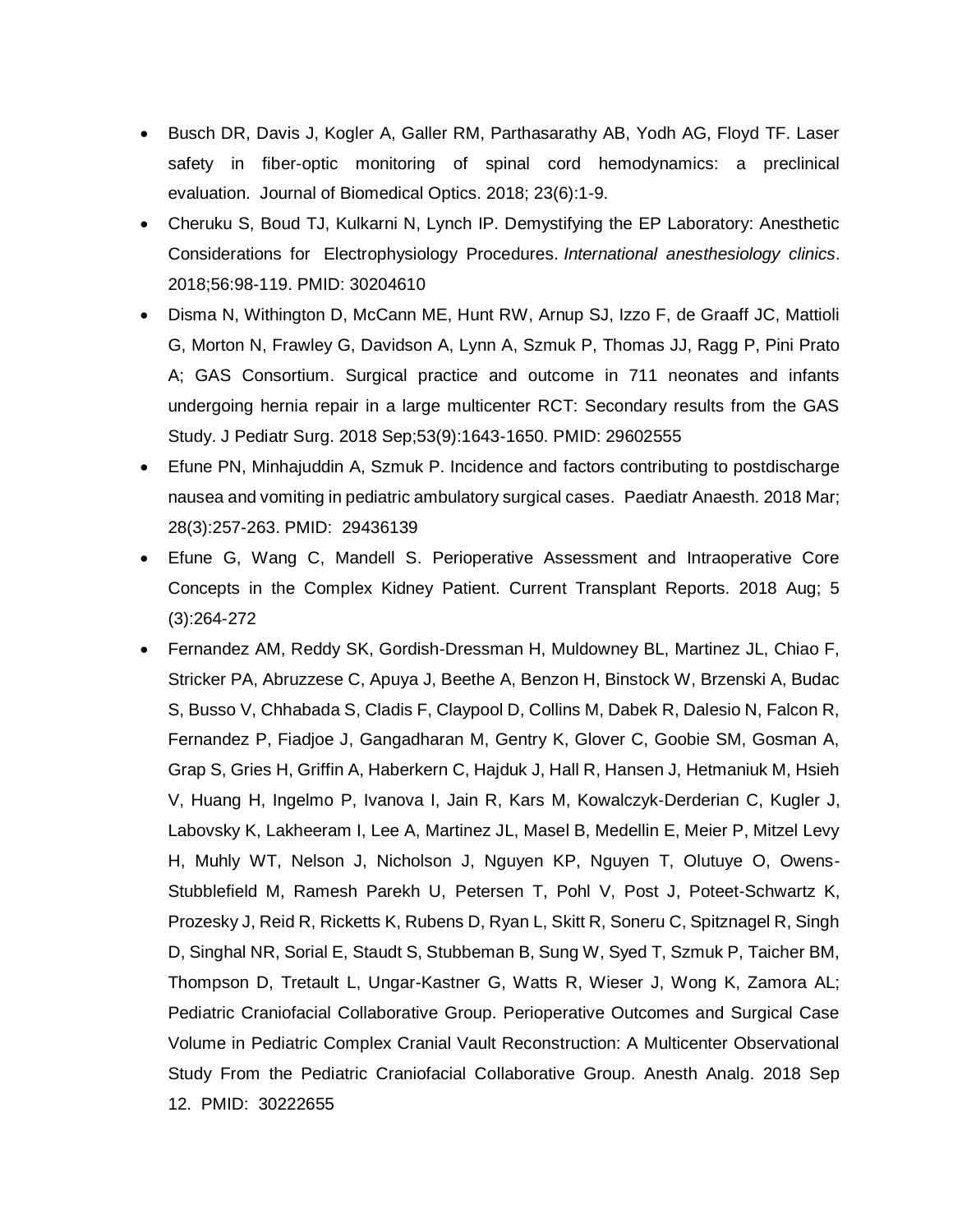- Fernando RJ, Johnson SD, Augoustides JG, Patel PA, Gutsche JT, Ha B, Feinman JW, Weiss SJ, Cheruku S, McCartney SL. The Hostile Thoracic Aorta: Management Considerations for Severe Aortic Atheroma in a Challenging Case of Coronary Artery Bypass Grafting and Mitral Valve Replacement. *Journal of cardiothoracic and vascular anesthesia*. 2018 Mar. PMID 29685800
- Gasanova I, Meng J, Minhajuddin A, Melikman E, Alexander JC, Joshi GP. Preoperative Continuation versus Interruption of Oral Hypoglycemics in Type 2 Diabetic Patients Undergoing Ambulatory Surgery: A Randomized Controlled Trial.2018 Oct; 127 (4):54- 56.PMID: 30044293
- Glover CD, Fernandez AM, Huang H, Derderian C, Binstock W, Reid R, Dalesio NM, Zhong J, Stricker PA; Pediatric Craniofacial Collaborative Group. Perioperative outcomes and management in midface advancement surgery: a multicenter observational descriptive study from the Pediatric Craniofacial Collaborative Group. Paediatr Anaesth. 2018 Aug; 28(8):710-718. PMID: 29920872.
- Grewal GK, Joshi GP. The Influence of Future Surgical Technology on the Practice of Anesthesiology. ASA Monitor.2018 Oct; 82 (10):20-23.
- Joshi GP, Alexander JC, Kehlet H. Large pragmatic randomised controlled trials in perioperative decision making: are they really the gold standard? Anaesthesia. 2018 Jul;73(7):799-803. PMID: 29577228
- Kandathil A, Abbara S, Hanna M, Merchant A, Wehrmann L, Mills R, Fox AA. Radiographic assessments of vascular stenosis and calcification on CT angiograms associate with acute kidney injury after transcatheter aortic valve replacement. Am J Roentgenol, 2018; 211(3):677-683. PMID: 30016147Manuel SP, Grewal GK, Lee JS. Millennial Resident Study Habits and Factors that Influence American Board of Anesthesiology In-Training Examination Performance: A Multi-Institutional Study. J Educ Perioper Med. 2018 Apr; 20(2)E623. PMID: 30057934
- Kannan V, Basit MA, Youngblood JE, Bryson TD, Toomay SM, Fish JS, Willett DL. Agile Co-Development for Clinical Adoption and Adaptation of Innovative Technologies. 2017; IEEE Healthcare Innovations and Point of Care Technologies (HI-POCT):56-59; 2017 Dec 21.
- Lynch JM, Ko T, Busch DR, Newland JJ, Winters ME, Mensah-Brown K, Boorady TW, Xiao R, Nicolson SC, Montenegro LM, Gaynor JW, Spray TL, Yodh AG, Naim MY, Licht DJ. Preoperative cerebral hemodynamics from birth to surgery in neonates with critical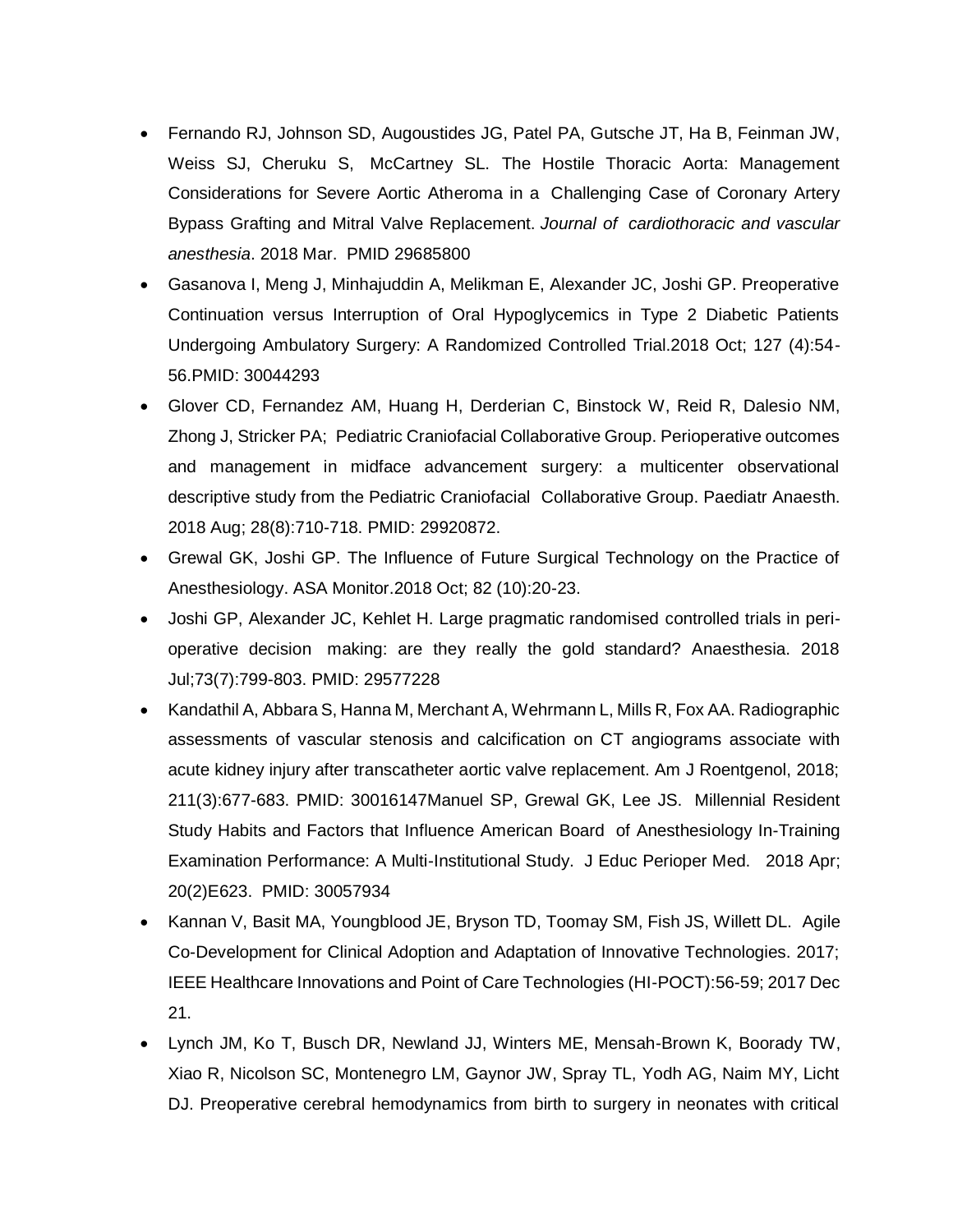congenital heart disease.The Journal of Thoracic and Cardiovascular Surgery. 2018; 156(4):1657-1664. PMID:29859676

- Matchett G, Ryan TJ, Sunna MC, Lee SC, Pepe P amd the EvK Clinical Trial Group. Measuring the cost and effect of current community consultation and public disclosure techniques in emergency care research. Resuscitation. 2018 Jul; 128(1): 37- 42. PMID: 29715485
- Mazer CD, Whitlock RP, Fergusson DA et al (Greilich PE, Landgraf K listed in supplementary appendix). Restrictive or Liberal Red-Cell Transfusion for Cardiac Surgery. New England Journal of Medicine. 2017 Nov 30; 22(377):2133-44. PMID: 29130845
- McCann ME, Withington DE, Arnup SJ, Davidson AJ, Disma N, Frawley G, Morton NS, Bell G, Hunt RW, Bellinger DC, Polaner DM, Leo A, Absalom AR, von Ungern-Sternberg BS, Izzo F, Szmuk P, Young V, Soriano SG, de Graaff JC; and The GAS Consortium. Differences in Blood Pressure in Infants after General Anesthesia Compared to Awake Regional Anesthesia (GAS Study-A Prospective Randomized Trial). Anesth Analg. 2017 Sep; 125(3):837-845. PMID 28489641
- Mendez B, Coleman J, Kenkel J. Optimizing Patient Outcomes and Safety with Liposuction. Aesthetic Surgery Journal. 2018 Jun. 39 (1): 66-82.
- Meng L, Wang Y, Zhang L, McDonagh DL. Heterogeneity and Variability in Pressure Autoregulation of Organ Blood Flow: Lessons Learned Over 100+ Years. Crit Care Med. 2018 Dec 3. PMID: 30516567. Mahdavi ZK, Narayan R, Mainali S, Greenberg BM, Aiyagari V, McDonagh DL. A Callosal Catastrophe: Toxic Leukoencephalopathy Associated with Thermogenic Weight Loss Supplement Use. Neurocrit Care. 2018 Dec;29(3):504-507 PMID: 29047014. Zhang W, Neal J, Lin L, Dai F, Hersey DP, McDonagh DL, Su F, Meng L. Mannitol in Critical Care and Surgery Over 50+ Years: A Systematic Review of Randomized Controlled Trials and Complications with Meta-Analysis. J Neurosurg Anesthesiol. 2018 Jun 26. PMID: 29952815. Cohen AS, Izzy S, Kumar MA, Joyce CJ, Figueroa SA, Maas MB, Hall CE, McDonagh DL, Lerner DP, Vespa PM, Shutter LA, Rosenthal ES. Education Research: Variation in priorities for neurocritical care education expressed across role groups. Neurology. 2018 Jun 12;90(24):1117-1122. PMID: 29891575.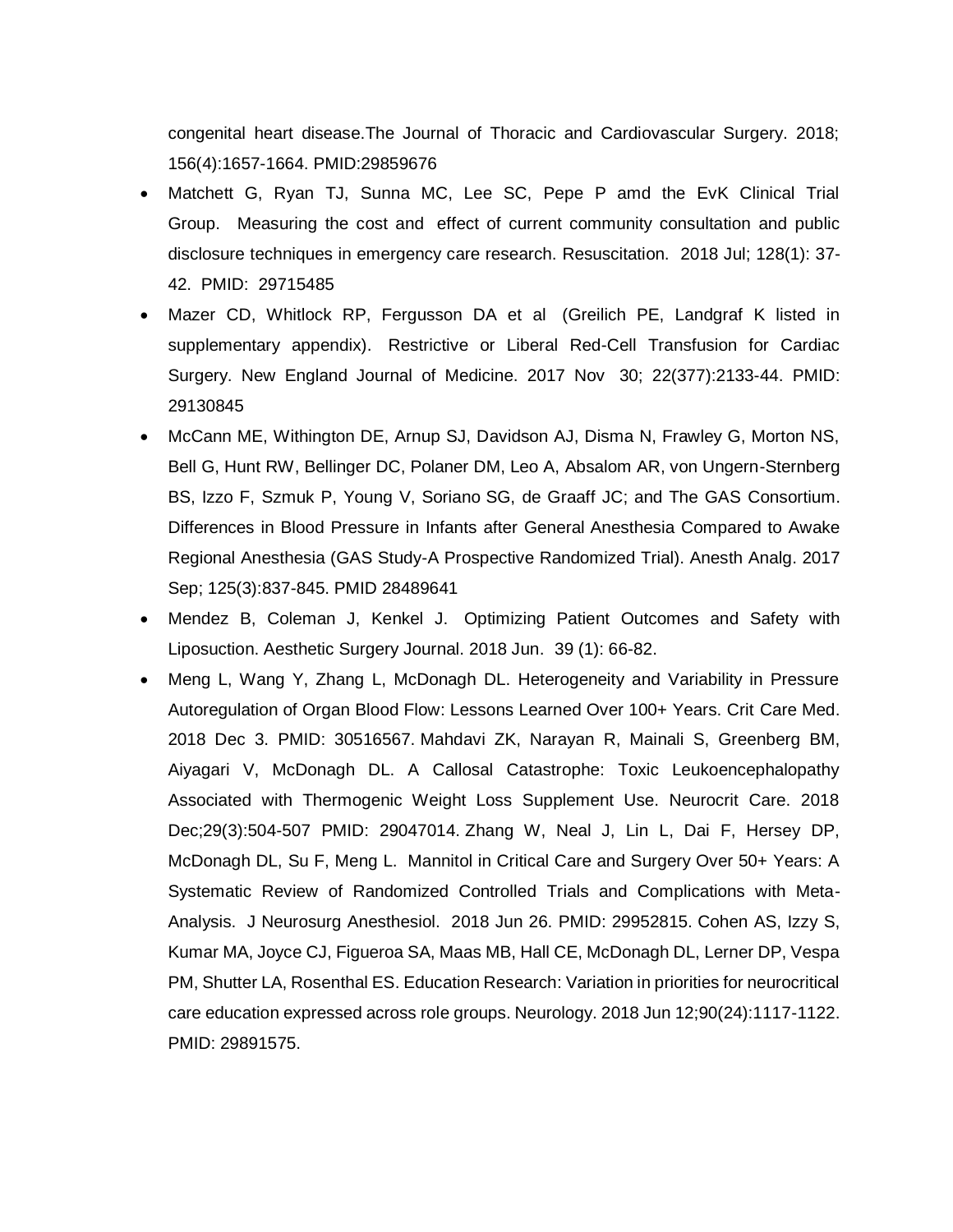- Nonaka DF, Gualano SK, Nugent AW, Fox AA. Percutaneous Pulmonary Vein Stent Placement Guided by 2- and 3-Dimensional Transesophageal Echocardiography: A Case Report. A A Pract. 2018 Jun; 10(12)327-330. PMID: 29781816
- Nonaka DF, Fox AA. Current Approaches to Ischemic Mitral Regurgitation: Repair, Replacement, or Nothing. Semin Cardiothorac Vasc Anesth. 2018 Aug; PMID: 30099939
- Park R, Peyton JM, Fiadjoe JE, Hunyady AI, Kimball T, Zurakowski D, Kovatsis PG. PeDI Collaborative Investigators Szmuk P. The Efficacy Of Glidescope® Videolaryngoscopy Compared with Direct Laryngoscopy in Children Who are Difficult to Intubate: An Analysis from the Paediatric Difficult Intubation Registry. Br J Anaesth. 2017 Nov 1;119(5):984-992. PMID 29028952
- Riccio CA, Sarmiento S, Minhajuddin A, Nasir D, Fox AA. High-flow versus standard nasal cannula in morbidly obese patients during colonoscopy: A prospective randomized controlled trial. J Clin Anesth. 2018 Nov 1;54:19-24. PMID: 30391445
- Rosero EB, Joshi GP. Hospital Readmission after Ambulatory Laparoscopic Cholecystectomy: Incidence and Predictors. Journal of Surgical Research, 2017 Dec; 219:108-115. PMID: 29078868
- Rosero EB, Ozayar E, Eslava-Schmalbach J, Minhajuddin A, Joshi GP. Effects of Increasing Airway Pressures on the Pressure of the Endotracheal Tube Cuff During Pelvic Laparoscopic Surgery. Anesthesia and Analgesia, 2017 Nov 17. PMID: 29189283
- Saadeh CK, Rosero EB, Joshi GP, Ozayar E, Mau T. Reducing Sedation Time for Thyroplasty with Arytenoid Adduction with Sequential Anesthetic Technique. Laryngoscope, 2017 Dec; 127 (12): 2813-2817. PMID: 28688211
- Sehmbi H, Brull R, Shah UJ, El-Boghdadly K, Nguyen D, Joshi GP, Abdallah FW. Evidence Basis for Regional Anesthesia in Ambulatory Arthroscopic Knee Surgery and Anterior Cruciate Ligament Reconstruction: Part II: Adductor Canal Nerve Block-A Systematic Review and Meta-Analysis. Anesth Analg. 2017 Oct 19. PMID: 29064877
- Stubblefield J, Moon T, Griffin J. A large anterior mediastinal mass. Anesthesiology. 2018 Mar; 128 (3): 637. PMID: 29035895
- Tofil NM, Lin Y, Zhong J, Peterson DT, White ML, Grant V, Grant DJ, Gottesman R, Sudikoff SN, Adler M, Marohn K, Davidson J, Cheng A. Workload of Team Leaders and Team Members During a Simulated Sepsis Scenario. International Network for Simulation-Based Pediatric Innovation, Research and Education Cardiopulmonary